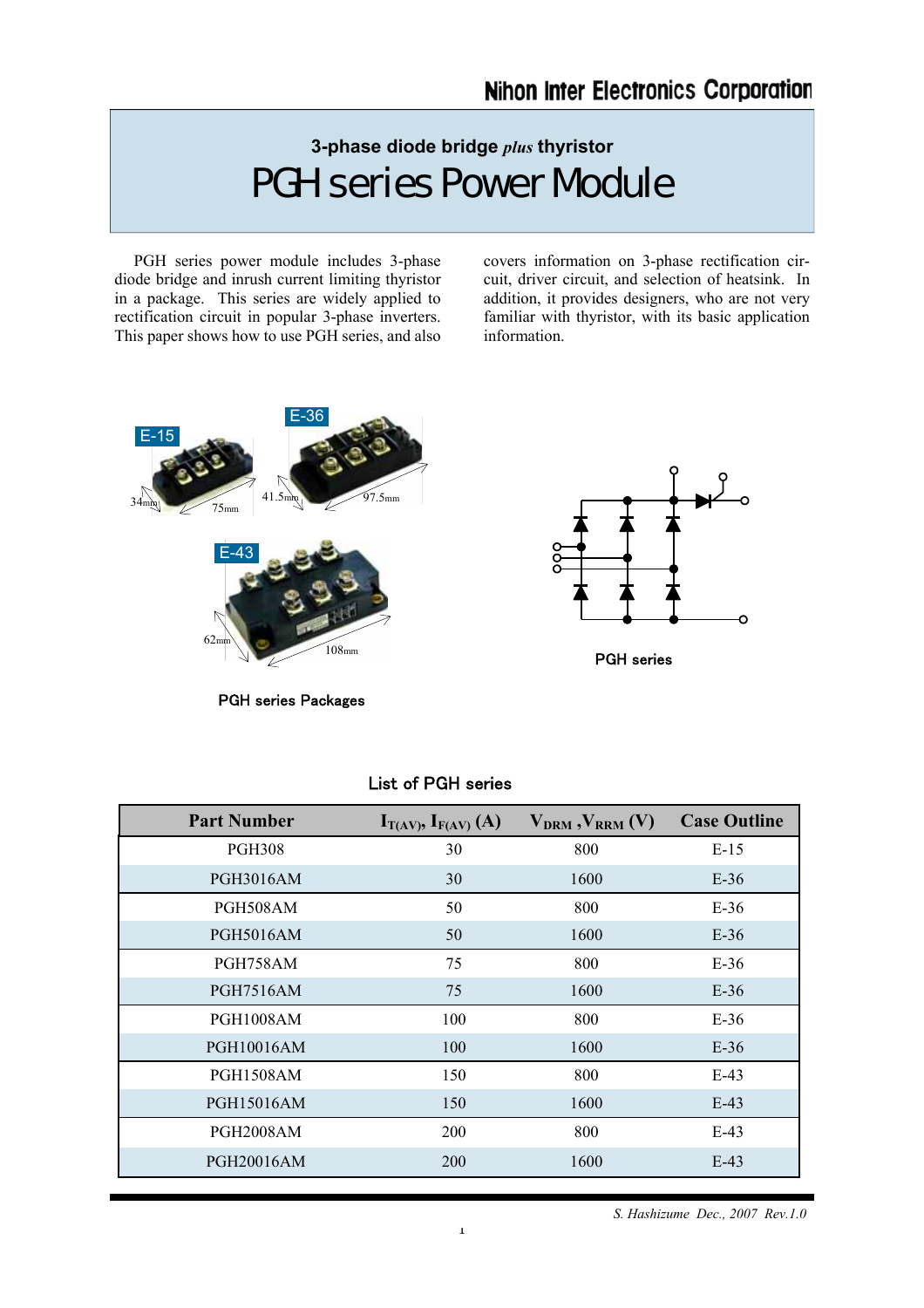Power modules must be installed on heatsink. And, unless proper cares are taken, reliability problem or failure would possibly occur. Firstly, precautions on assemble are shown for your reference.

#### **Mounting to Heatsink**

· Mounting surface of heatsink should be free from burrs, intrusions and indentations, thus it should have enough flatness.

·Before mounting, remove blemish and foreign material on both surfaces of device and heatsink.

# **Nihon Inter Electronics Corporation**

And, apply thermal compounds (Shinetsu G746 is recommended) thinly and evenly. Also, be careful not to spread grease to screw.

• Be sure not to exceed rated fastening torque.

#### **O**Tightening screws

· To mount module with multiple screw holes, firstly, tighten loosely all the screws. After that, fully tighten all the screws up to the specified torque. Rough estimate for tentative tightening is that spring washer is forced to be pressed lightly. Tightening sequence is shown below.



Sequence of tightening screws

#### ●3-phase AC-DC converter and PGH series

Three-phase full-wave rectifiers are generally used in high power inverters for AC-DC conversion. Unless charging current during switch-on period is not limited, life of electrolytic capacitor becomes to be significantly short.





This is three phase AC DC converter including inrush current limiting function. The resistor limits inrush current, and it is shorted via switch after transitional period during which capacitor is charging. Although mechanical relay is used as this switch, if life of contact would be considered.

thyristor would be more suitable choice for this usage. The PGH type modules have three-phase diode bridge and one thyristor in a package, and, as expected, these are the best to this application. For comparatively small power supply like PC power, NTC thermistors are widely applied, but, in high power field, we recommend our PGH type modules

#### ●3-phase full-wave rectifier

On the next page, you will find a table that shows the relationships among peak, average and RMS of alternative input, DC output, and diode current in three phase full-wave rectifier. This table will be a useful reference to select diode and other components. In addition, information on single-phase circuit is also indicated in the table.

The peak reverse voltage applied to diode in PGH module is 2.45 times phase voltage in threephase rectifier. Actually, the peak voltage to diode is 490V for three phase 200V line, and 980V for 400V line.

Required voltage rating of diode and thyristor depending on AC line voltage, and Line filter AC line voltage and PGH series lineup are as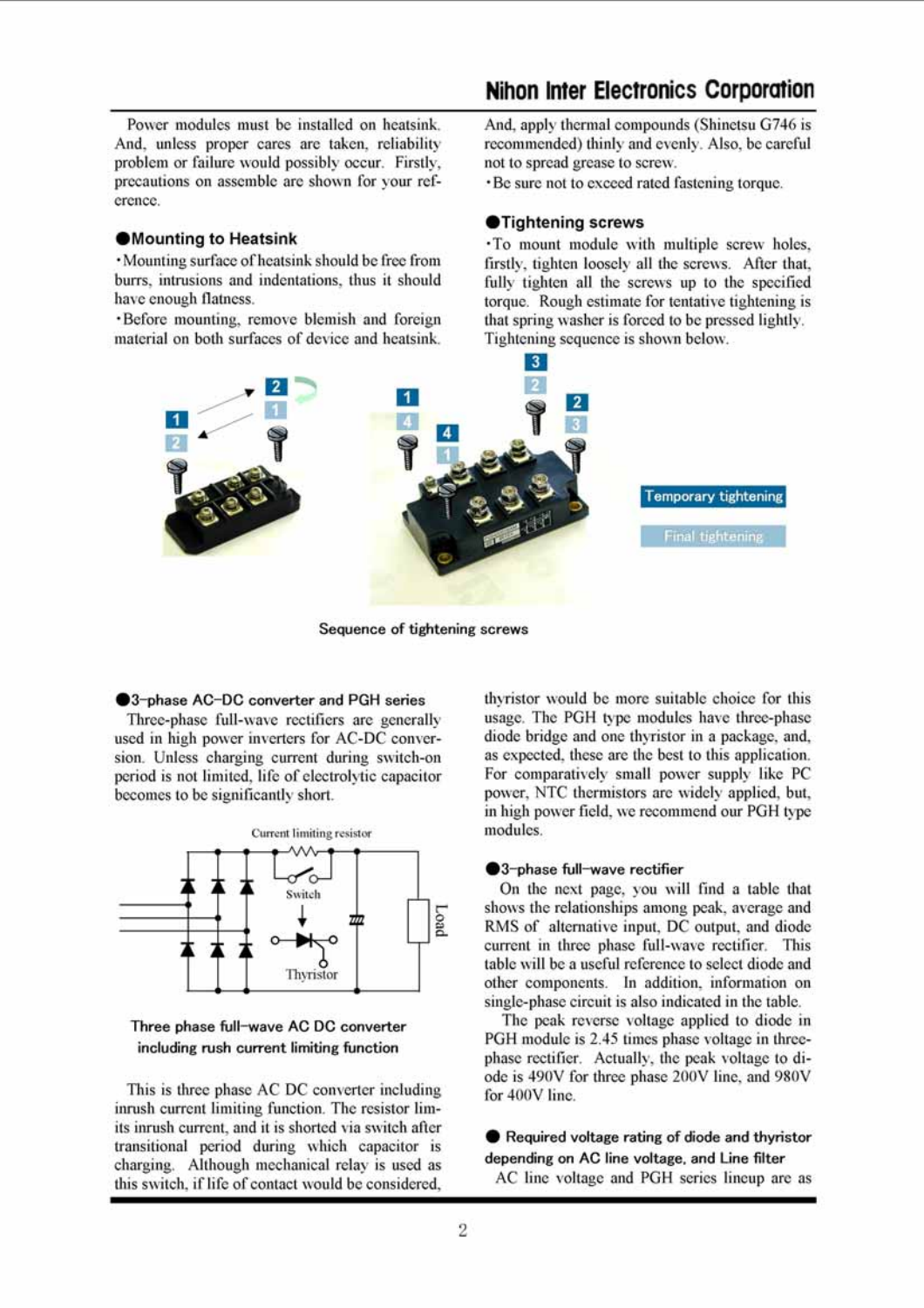|                                                   | Rectification circuit             | $\underline{\mathop{\hbox{\rm Id}}\nolimits_{AVG}}$<br>$\circlearrowright$<br>$e_\mathrm{\scriptscriptstyle RMS}$<br>∩ | IdavG<br>۰<br>e <sub>RMS</sub><br>RMS | Idavg<br>©∕ ⁄⊘            | IdavG<br>e <sub>RMS</sub><br>$\mathbb{O}$<br>$\underline{e}_{\text{RMS}}$<br>᠗<br>$\underline{e}_{\text{RMS}}$ |
|---------------------------------------------------|-----------------------------------|------------------------------------------------------------------------------------------------------------------------|---------------------------------------|---------------------------|----------------------------------------------------------------------------------------------------------------|
|                                                   | Output voltage                    |                                                                                                                        |                                       |                           |                                                                                                                |
|                                                   | Average current                   | $Id_{AVG}$                                                                                                             | $0.5$ Id <sub>AVG</sub>               | $0.5$ Id <sub>AVG</sub>   | $0.333$ Id <sub>AVG</sub>                                                                                      |
| (Resistive load)<br>Each diode                    | RMS current                       | $1.57$ $Id_{AVG}$                                                                                                      | $0.785$ Id <sub>AVG</sub>             | $0.785$ Id <sub>AVG</sub> | $0.579$ Id <sub>AVG</sub>                                                                                      |
|                                                   | Peak current                      | $3.14$ $Id_{AVG}$                                                                                                      | $1.57$ $Id_{AVG}$                     | $1.57$ $Id_{AVG}$         | $1.05$ $Id_{AVG}$                                                                                              |
| (Inductive load<br>Each diode                     | Average current                   |                                                                                                                        | $0.5$ Id <sub>AVG</sub>               | $0.5$ Id <sub>AVG</sub>   | $0.333$ Id <sub>AVG</sub>                                                                                      |
|                                                   | RMS current                       |                                                                                                                        | $0.707$ $Id_{AVG}$                    | $0.707$ $Id_{AVG}$        | $0.578$ Id <sub>AVG</sub>                                                                                      |
|                                                   | Peak current                      |                                                                                                                        | $Id_{AVG}$                            | $Id_{AVG}$                | $Id_{AVG}$                                                                                                     |
|                                                   | Peak reverse voltage<br>to Diode  | $1.41$ $eRMS$                                                                                                          | $2.82$ $eRMS$                         | $1.41$ $eRMS$             | $2.45$ $eRMS$                                                                                                  |
| DC output voltage<br>Peak / Average               |                                   | 3.14                                                                                                                   | 1.57                                  | 1.57                      | 1.05                                                                                                           |
| AC input voltage<br>Line voltage/Phase<br>Voltage |                                   |                                                                                                                        | $\overline{2}$                        |                           | 1.73                                                                                                           |
|                                                   | AC input voltage<br>RMS / Average | 2.22                                                                                                                   | 1.11                                  | 1.11                      | 0.428                                                                                                          |

# Table 1 Constants of rectification circuits



An example of diode current and voltage in three phase full-wave rectification circuit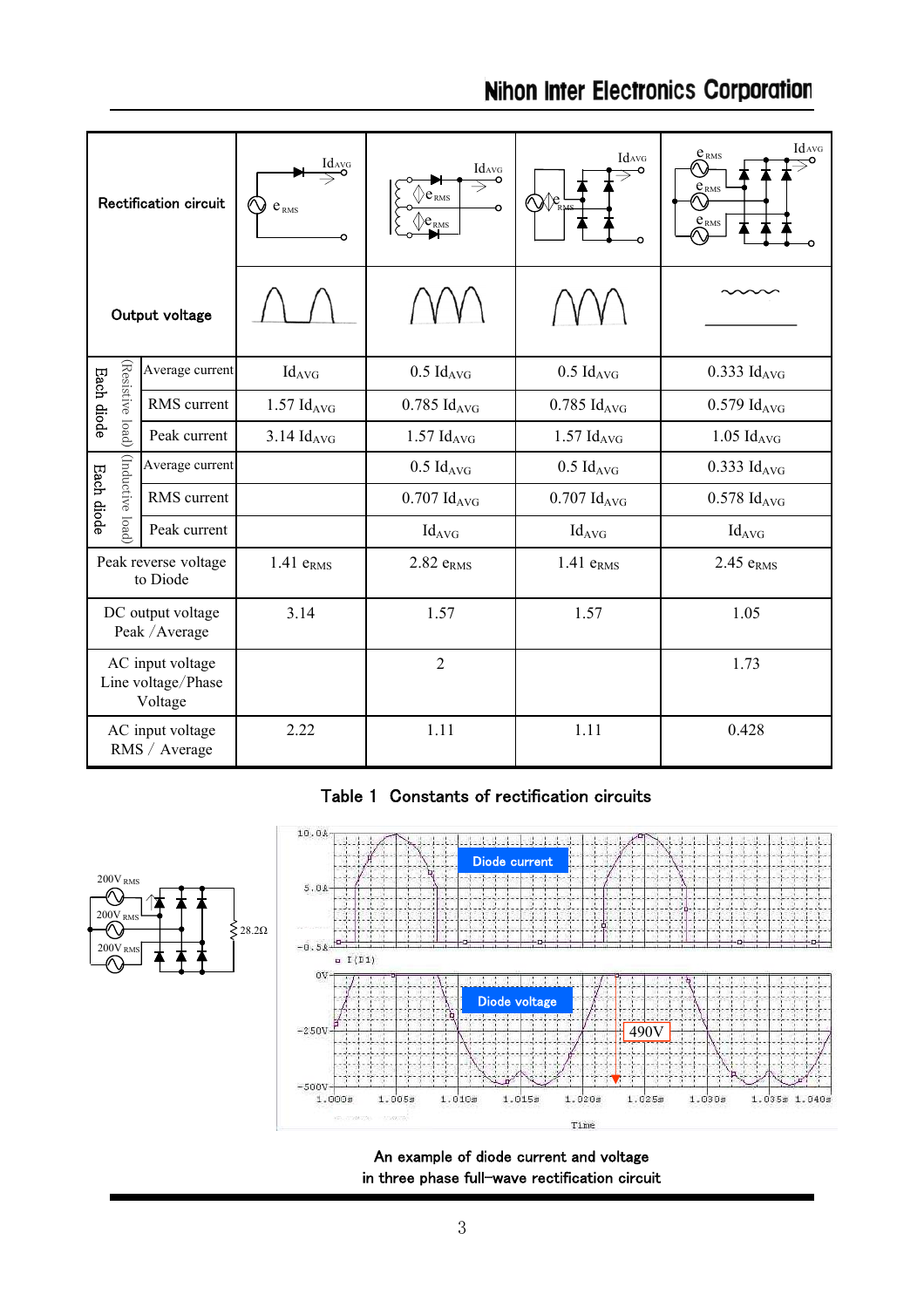## follows.

| For AC200V line: $V_{DRM}$ and $V_{RRM}$ : 800V   |  |
|---------------------------------------------------|--|
| For AC400V line: $V_{DRM}$ and $V_{RRM}$ : 1,600V |  |

 Between AC line and bridge rectifier, use appropriate AC line filter. It reduces the noise entering into the equipment not so as to cause any undesired behaviors. Furthermore, it suppresses conducted emission from the equipment. As are expected, external stresses on diode and thyristor, such as surge voltage and current, can be decreased by such filter.



#### ●Thyristor

# 1, What's thyristor

 Thyristor is considered as a diode and a switch connected in serial.



#### **Thyristor**

Same as bipolar transistor, thyristor is driven by current. With respect to bipolar transistor, when base current is applied, collector current of  $h_{FE}$ times base current flows. In contrast, thyristor is switched on by gate current that is higher than a specific value (gate trigger current). The following figure illustrates these relationships. You will see that collector current of bipolar transistor flows during the whole period when base current flows, but thyristor keeps anode current flowing even after the gate current is cut off. So, you need TDK 3-phase line filter and internal diagram not supply thyristor with continuous gate current

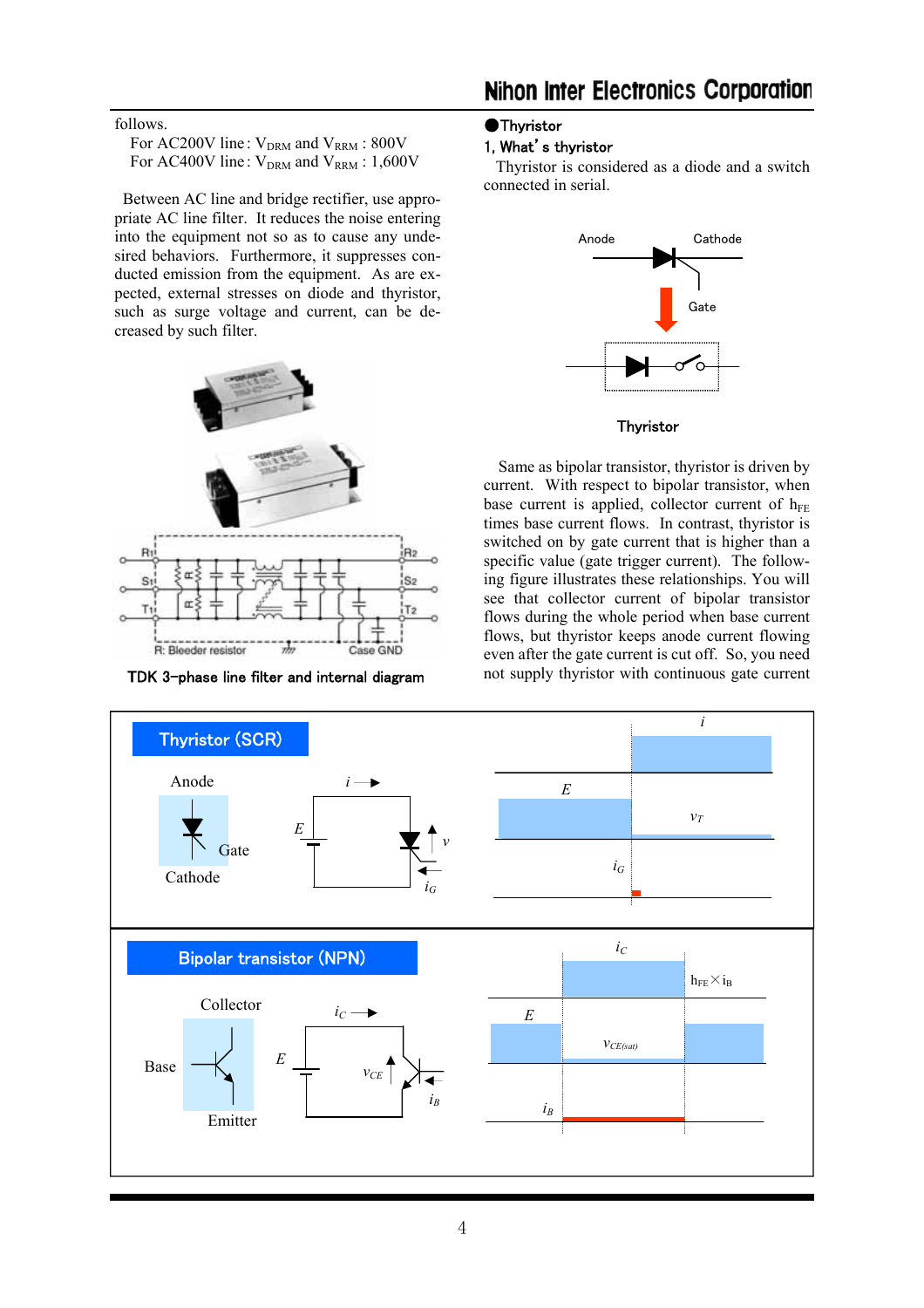during all of the on-period. At present, major switching devices, such as MOSFET and IGBT, are driven by voltage, but thyristor is currentdriven device. Please keep in mind this fact when you design gate firing circuit for thyristor.



Gate current turns on Thyristor

# 2, Behaviors of Thyristor as a switch **—** Holding current, and Latching current

# 2-1, Holding current

 Once thyristor turns on, the on-state is maintained as far as anode current is larger than a certain value. In other words, thyristor turns off when anode current decreases to a certain value. The "certain current" is the holding current, and that of PGH308 (30A 800V) is 70mA typical at 25℃. (Refer to individual datasheet.) Now, let's see the influence of holding current in an actual circuit.



#### Holding current

 Supposing that pulse trigger current is applied only once. Thyristor is turned on, however, if the load is resistive and anode-cathode voltage goes to zero, anode current altogether decreases to below holding current. After that, positive voltage would be applied to anode, however, thyristor maintains off-state so far as gate current would be applied again.

#### 2-2. Latching current

Assume that, due to slow rise of anode current, the current doesn't reach a certain level before gate current is terminated, thyristor turns off. It follows that, after removal of gate current, the



## Thyristor turns off when anode current becomes below holding current.

minimum anode current which can maintain onstate is the latching current. For example, typical latching current of PGH308 (30A 800V) is 90mA  $(25^{\circ}\text{C})$ .



#### Latching current

If thyristor cannot be turned on or on-state may not be able to maintain, increase gate pulse width or try multiple gate pulses. Both holding current and latching current are temperature-dependent, and they become larger at low temperature. Compared with at 25℃, they are about twice larger at –40℃.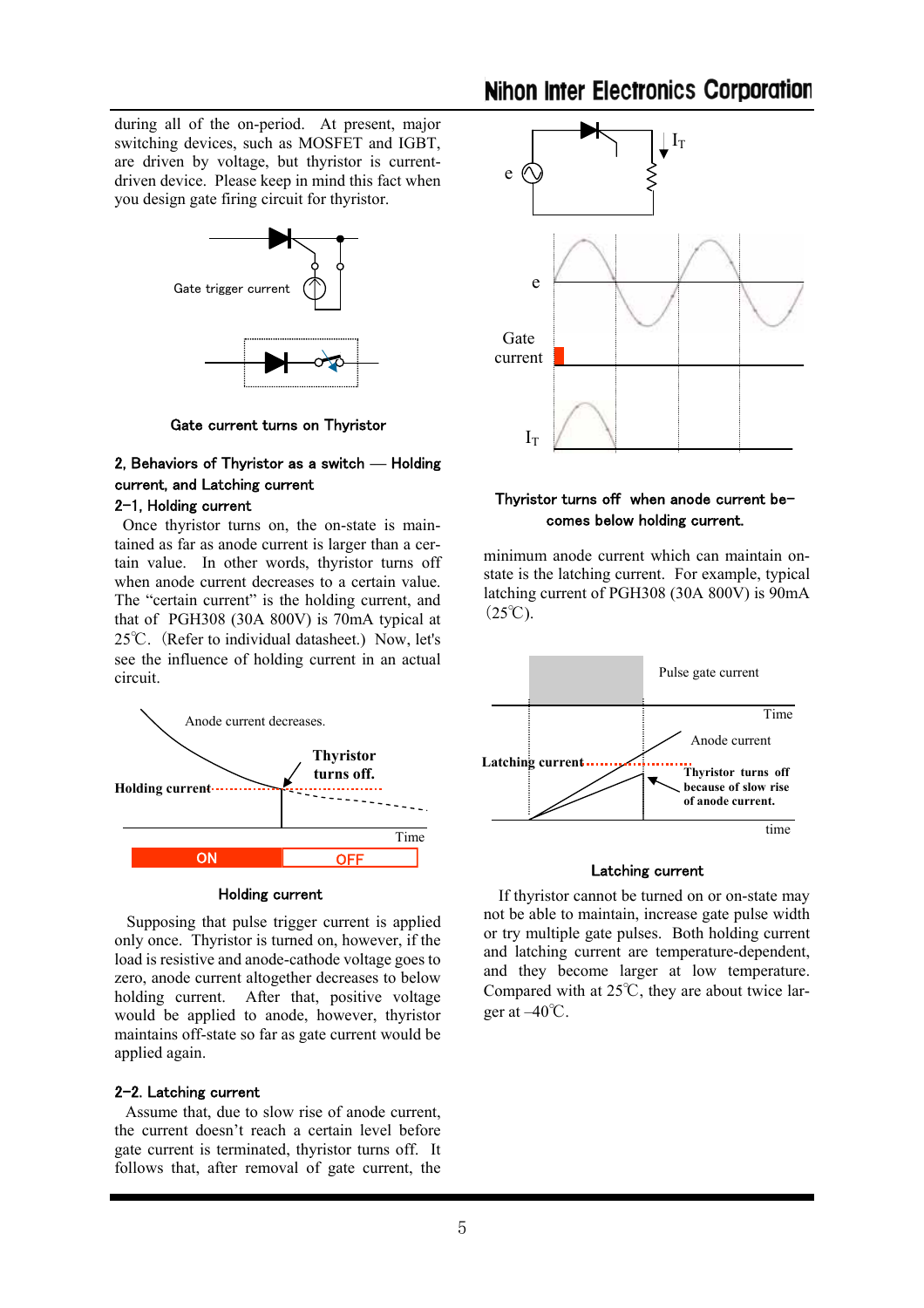#### 3, Gate drive

## 3-1 How to achieve sure turn-on

#### 3-1-1 Temperature dependence of gate characteristics

 In datasheet of PGH308, you will find a graph of gate characteristics like this.



 This graph shows required gate current and voltage to trigger all the PGH308 at -40℃, at 25℃ and 125℃. For example, we know that DC current of 100mA can turn on every PGH308 at 25℃, and accompanied gate voltage is less than 2.5V.

 Based on this graph, let us find out how large is the gate trigger current at a certain temperature, which comes from the lowest operating temperature of the equipment in which the thyristor will be installed. Trigger currents at -40 ,  $25^{\circ}$ C, and 125℃ are plotted on the graph like below, and we can estimate that trigger current at –20℃ is around 150mA.



Temperature dependence of gate current

## 3-1-2 Pulse width dependence of gate trigger current

 In case that pulse gate current is applied, and pulse width is shorter than 20µs, required gate current to turn on thyristor is large compared with DC. Furthermore, a remarkable increase in gate trigger current is needed when the pulse duration falls below 10 us specifically. For example, pulse trigger current of 5µs width is twice larger than



Typical pulse trigger current

DC. Assuming that the minimum operating temperature is -20℃ and pulse width is 5µs, the estimated peak trigger current is 300mA (150mA $\times$ 2). Accordingly, combination of dependence in temperature and dependence in pulse width will give you how large is the required gate current to trigger.

#### 3-2 Ratings of gate current, voltage, and power

 Rating is the limit where stress on device may spoil its reliability significantly or cause catastrophic damage. As shown on the graph below, the three ratings - peak gate current, voltage, and power (gate current times gate voltage) - are defined. In addition, average gate power is also limited. For detailed information, refer to individual datasheet.



Gate ratings

 To turns on thyristor firmly, gate current and gate voltage tend to become high. Be careful in average power for DC triggering, and in peak power for pulse triggering.

## 3-3 To avoid trigger by noise (To avoid malfunction)

The maximum gate voltage not to trigger is 0.25V (Tj=125°C,  $2/3 \cdot V_{DRM}$ ). This implies that more than 0.25V between gate and cathode may possibly turn on the thyristor.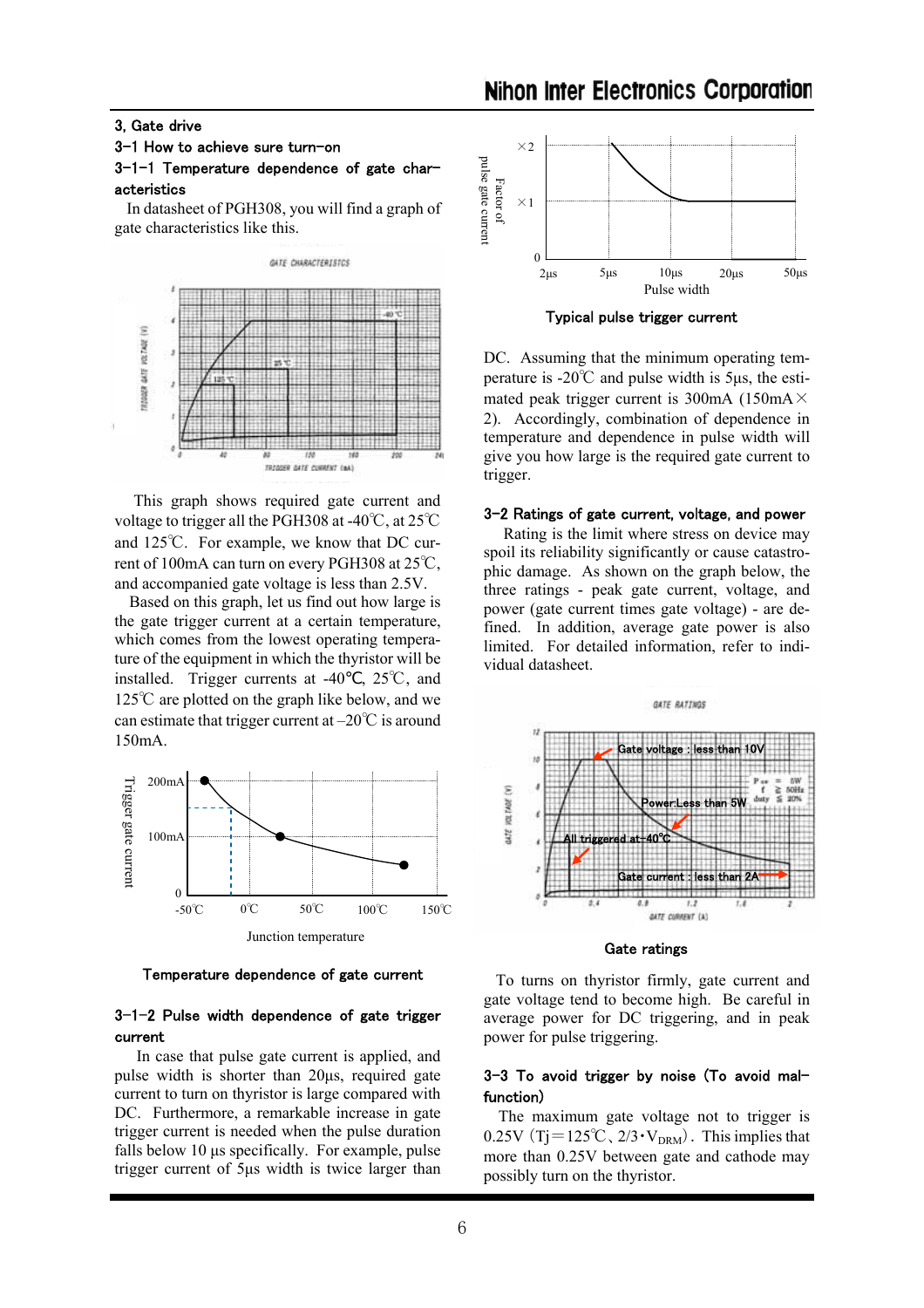In order to avoid unintended turn-on by noise (malfunction), such measures are expected to be effective.

\*Connect cathode of trigger signal to the terminal ex-



clusive for trigger.

\*Gate serial diode

Noise as high as diode forward voltage (approximately 0.7 V) is cancelled. However, the drive signal is cut by the voltage, and, if necessary, it should be compensated..

\*Gate parallel diode

The diode may prevent an excessive gate reverse voltage.

\*Gate parallel capacitor  $(0.01 \sim 0.1 \mu F)$ 



Measures to avoid gate malfunction

#### 3-4 Gate load line

 A gate load line is used to specify the powersupply voltage to gate trigger circuit, and currentlimiting resistance (including power supply inter-



nal resistance). Accordingly, considering minimum operating temperature and width of triggering pulse, we can design gate driver that can turnon every device, where drive current, voltage, and power are all well within the corresponding ratings.

 As shown in the figure below, at first, plot opencircuit power-supply voltage of the gate trigger circuit on the voltage axis (vertical axis), and plot short-circuit current at the current axis (horizontal axis). Then, link these two points by straight line. This gate load line should exceed area that all devices can be triggered, and should also satisfy all the ratings - gate current, gate voltage, and gate power. In this example, short-circuit current is 0.5A, and open voltage is 8V. Therefore, we know that the current-limiting resistance is 16  $\Omega$ .



Design example of gate load line

 The load line is a classical way of thinking. At present, we can easily realize constant-voltage or constant-current drivers. IGBT and MOSFET are driven by voltage, however, thyristor is driven by current. Consequently, when designing gate driver for thyristor, apply constant-current basis design.

 Incidentally, reverse power loss of thyristor increases significantly in case of applying DC gate current while reverse voltage is applied to anode to cathode. Because reverse voltage isn't applied to PGH in standard applications, this fact is not meaningful. However, remember that it's an important nature of thyristor.

#### 4, Thermal design (Choice of heatsink)

 Including PGH, base plate of power module is generally made of copper. However, unless combined with heatsink, temperature rise is so

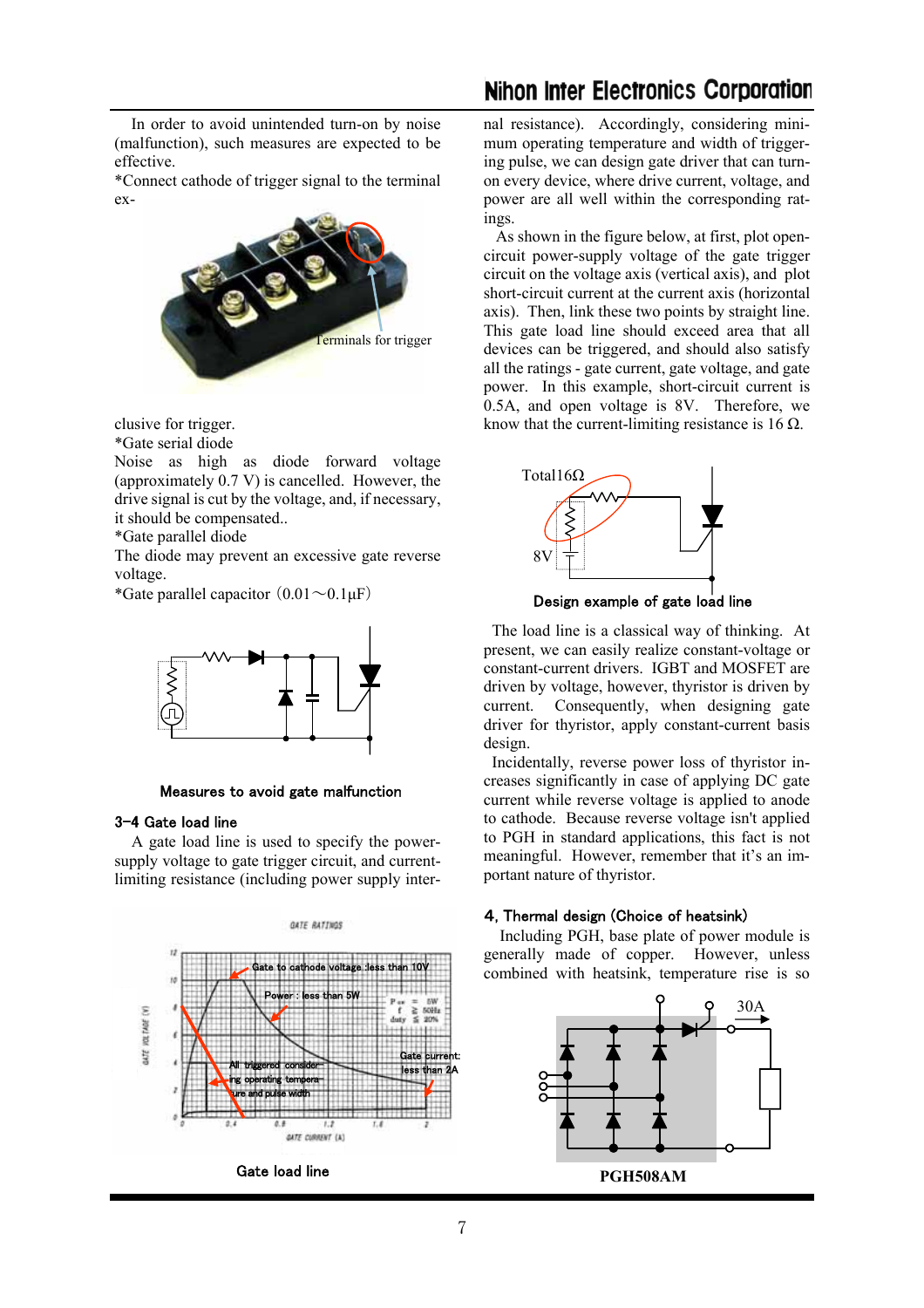

Diode average forward power dissipation (6 diodes total)

high that it can carry only an extremely small current. As a result, appropriate heatsink is inevitable for power module to show practical current handling capability. And, again, apply thermal compound (Shinetsu silicon G746 or equivalent) uniformly and thinly to mounting surfaces of power module and heat sink. Supposing this, contact thermal resistance is prescribed.

Now, thermal design for PGH508AM to carry 30A is shown below. Thermal resistances (Rth) are defined as follows.

| Contact                                       | $Rth(c-f)$ | $0.06$ C/W         |
|-----------------------------------------------|------------|--------------------|
| Diode junction to case                        | $Rth(i-c)$ | $0.27^{\circ}$ C/W |
| Thyristor junction to case $Rth(i-c)$ 0.8°C/W |            |                    |





Thyristor average on-state power dissipation

Upper graphs show the power dissipations of diode and thyristor as follows.

56W Diode (6 diodes total) 27.5W Thyristor

Dissipation of diode is that of 6 diodes total, and thermal resistance is defined corresponding to this situation.

Followings show graphical explanation how to calculate temperature rise.



# Junction temperature rise referred to case temperature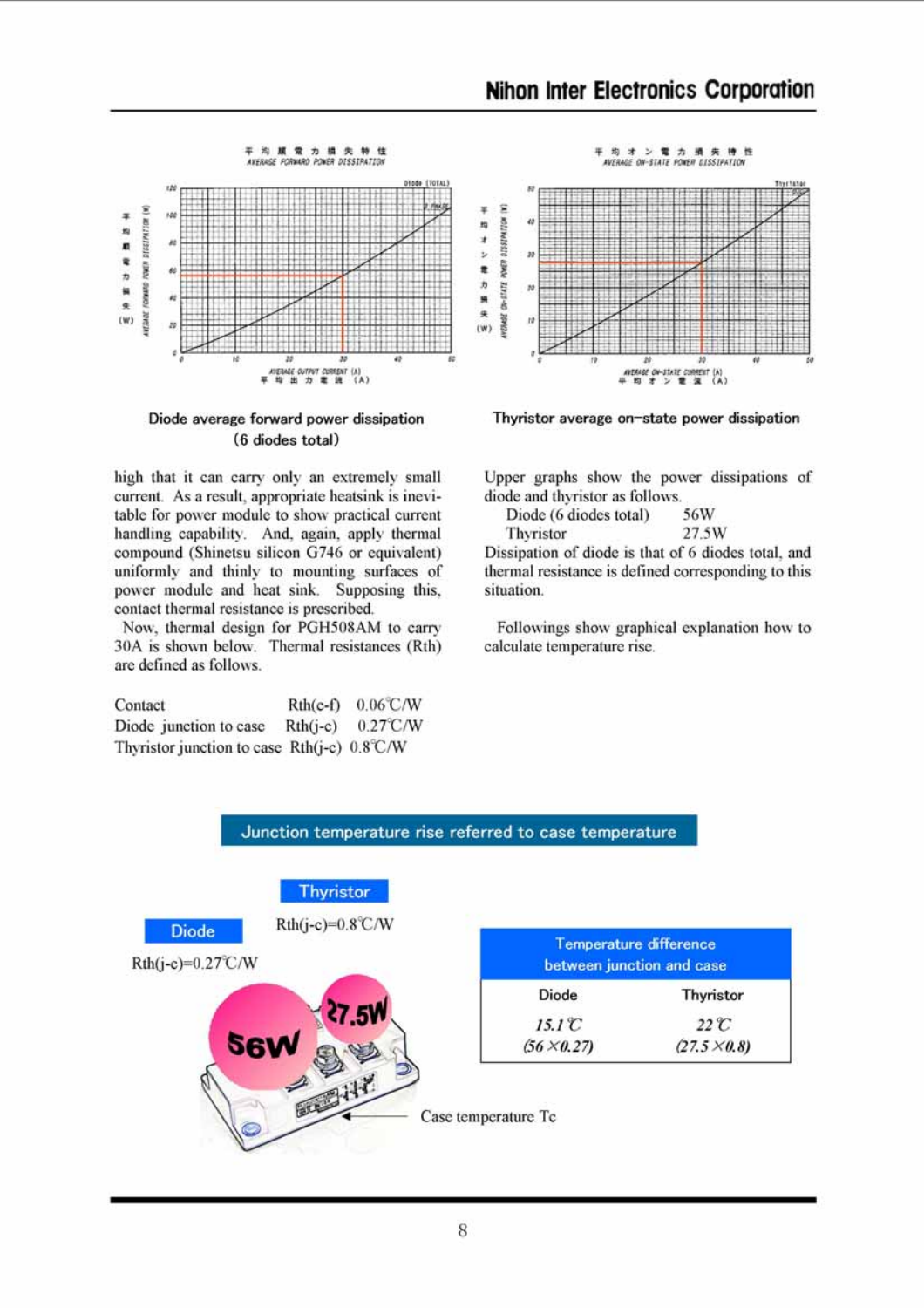

Consequently, temperature difference between junction and fin is as follows.

Diode  $15.1 + 5 = 20.1$  (°C)  $22+5=27$  (°C) Thyristor

The temperature rise of thyristor is higher than that of diode, and we will focus on thyristor. Since it's maximum junction temperature is 150°C, we can conclude that maximum allowable fin temperature is  $123^{\circ}\text{C}$  (150°C  $-27^{\circ}\text{C}$ ).

 $Tf - Ta = Rth(f-a) \times 83.5$ 

Assuming that maximum ambient temperature is 50°C, we can calculate the highest limit of fin thermal resistance as follows.

Rth(f-a) $\leq$  (123-50) / 83.5=0.87 (°C/W)

Here, specific device (PGH508AM) under specific operating condition (Output current: 30A, Ta: 50°C) was discussed, and we calculated the required fin (heatsink) thermal resistance. In other situations, refer to this example and obtain an appropriate heat sink corresponding to the device and to the operating condition.

5. Surge on-state current. I<sup>2</sup>t, di/dt, dv/dt

Thyristor in PGH module is generally free from these ratings and characteristics, however, datasheet includes these items which are intrinsic to thyristor. For your reference, these are explained briefly.

## 5-1 Surge on-state current, I<sup>2</sup>t, Critical rate of rise of turn-on current di/dt

These are ratings, and these indicate the limit whether device may encounter catastrophic failure or not. Since each is non-repetitive rating, only once of such stress may result in destruction or significant deterioration in reliability.

It is the surge on-state current that prescribes destructive current of 50Hz (or 60Hz) sinusoidal half-wave, and pulse width is 10ms (or 8.3 ms). In regard to graph of surge on-state current, horizontal axis shows the time from 0.02 ms (1pulse) to 2sec (100 pulses), and vertical axis shows the peak value of surge on-state current.

Based on surge on-state current of 1 pulse  $(10ms)$ . I<sup>2</sup>t defines current tolerance between  $2ms$